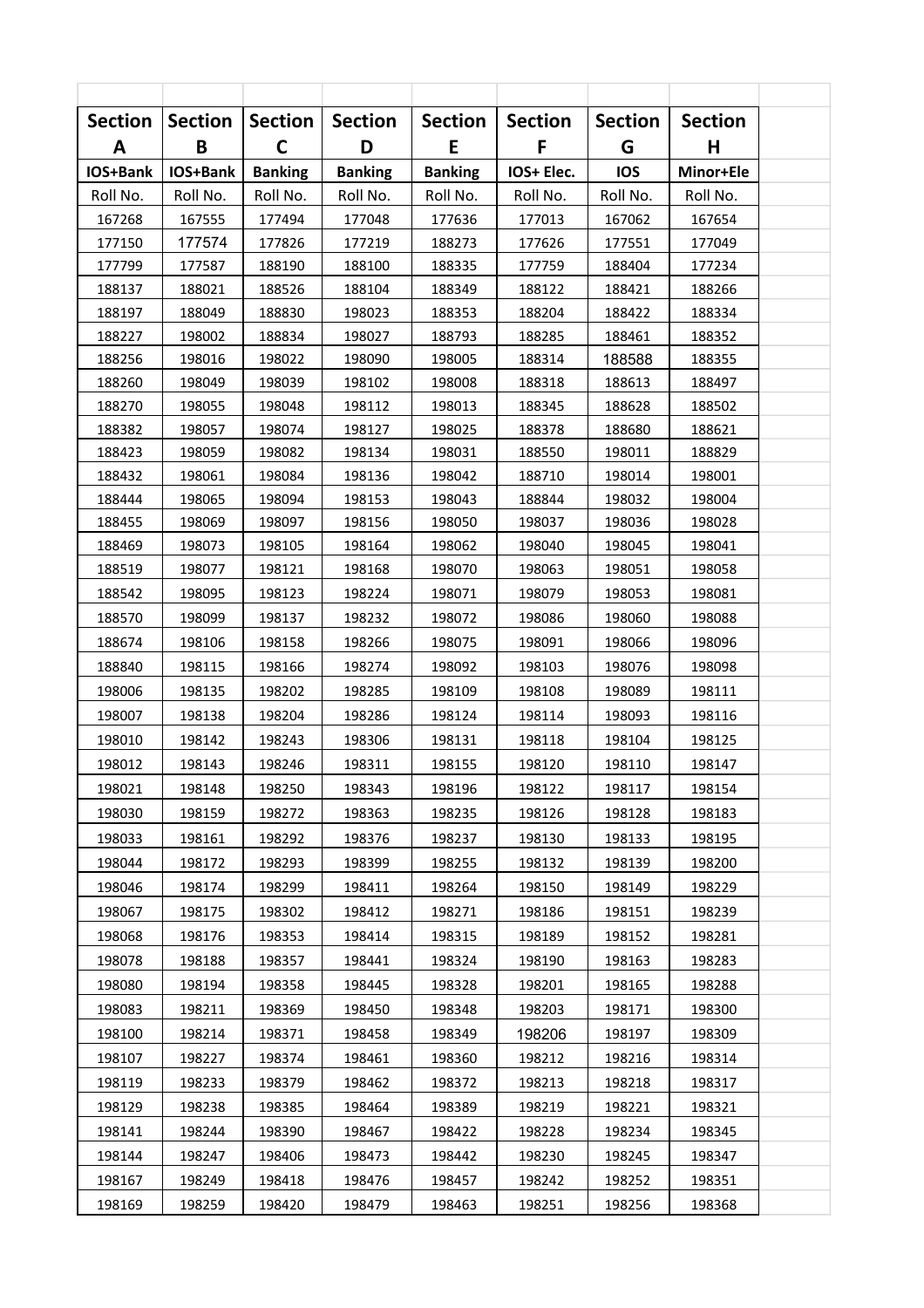| 198179 | 198273 | 198436 | 198488 | 198470 | 198254 | 198258 | 198377 |  |
|--------|--------|--------|--------|--------|--------|--------|--------|--|
| 198181 | 198301 | 198439 | 198497 | 198485 | 198257 | 198282 | 198380 |  |
| 198187 | 198307 | 198440 | 198502 | 198486 | 198260 | 198330 | 198383 |  |
| 198208 | 198312 | 198444 | 198514 | 198507 | 198269 | 198332 | 198384 |  |
| 198209 | 198318 | 198454 | 198521 | 198509 | 198275 | 198336 | 198386 |  |
| 198231 | 198333 | 198460 | 198528 | 198515 | 198276 | 198350 | 198387 |  |
| 198241 | 198338 | 198468 | 198532 | 198517 | 198277 | 198355 | 198395 |  |
| 198253 | 198339 | 198478 | 198533 | 198523 | 198278 | 198370 | 198396 |  |
| 198263 | 198367 | 198482 | 198562 | 198536 | 198280 | 198382 | 198408 |  |
| 198267 | 198400 | 198487 | 198565 | 198540 | 198294 | 198392 | 198417 |  |
| 198284 | 198413 | 198498 | 198568 | 198545 | 198304 | 198397 | 198423 |  |
| 198287 | 198416 | 198503 | 198579 | 198547 | 198305 | 198398 | 198424 |  |
| 198290 | 198435 | 198510 | 198581 | 198572 | 198319 | 198403 | 198431 |  |
| 198295 | 198443 | 198513 | 198583 | 198573 | 198320 | 198410 | 198494 |  |
| 198322 | 198446 | 198534 | 198591 | 198582 | 198326 | 198425 | 198499 |  |
| 198334 | 198447 | 198538 | 198592 | 198606 | 198327 | 198426 | 198501 |  |
| 198340 | 198456 | 198544 | 198597 | 198610 | 198356 | 198427 | 198506 |  |
| 198352 | 198472 | 198551 | 198600 | 198620 | 198359 | 198429 | 198519 |  |
| 198362 | 198483 | 198558 | 198601 | 198622 | 198366 | 198432 | 198527 |  |
| 198373 | 198495 | 198560 | 198603 | 198623 | 198375 | 198433 | 198543 |  |
| 198401 | 198496 | 198561 | 198605 | 198627 | 198388 | 198434 | 198548 |  |
| 198402 | 198577 | 198261 | 198613 | 198631 | 198404 | 198437 | 198554 |  |
| 198407 | 198604 | 198270 | 198630 | 198632 | 198419 | 198438 | 198574 |  |
| 198415 | 198616 | 198223 | 198638 | 198637 | 198428 | 198448 | 198586 |  |
| 198430 | 198621 | 198199 | 198650 | 198641 | 198455 | 198453 | 198589 |  |
| 198449 | 198624 | 198303 | 198652 | 198648 | 198459 | 198465 | 198596 |  |
| 198451 | 198625 | 198185 | 198659 | 198649 | 198466 | 198480 | 198612 |  |
| 198469 | 198636 | 198310 | 198661 | 198656 | 198474 | 198484 | 198614 |  |
| 198481 | 198672 | 198323 | 198678 | 198660 | 198475 | 198489 | 198615 |  |
| 198492 | 198680 | 198313 | 198711 | 198662 | 198477 | 198493 | 198665 |  |
| 198522 | 198689 | 198248 | 198743 | 198665 | 198491 | 198505 | 198676 |  |
| 198526 | 198692 | 198192 | 198753 | 198666 | 198511 | 198512 | 198684 |  |
| 198535 | 198694 | 198262 | 198759 | 198675 | 198518 | 198524 | 198691 |  |
| 198550 | 198697 | 198325 | 198766 | 198677 | 198529 | 198525 | 198695 |  |
| 198563 | 198721 | 198226 | 198767 | 198682 | 198531 | 198530 | 198701 |  |
| 198567 | 198725 | 198225 | 198773 | 198686 | 198553 | 198537 | 198706 |  |
| 198571 | 198730 | 198173 | 198775 | 198704 | 198556 | 198539 | 198707 |  |
| 198575 | 198737 | 198205 | 198781 | 198710 | 198570 | 198542 | 198709 |  |
| 198576 | 198741 | 198335 | 198811 | 198717 | 198585 | 198555 | 198731 |  |
| 198590 | 198744 | 198344 | 198815 | 198723 | 198587 | 198578 | 198734 |  |
| 198598 | 198746 | 198215 | 198817 | 198724 | 198593 | 198580 | 198735 |  |
| 198609 | 198758 | 198182 | 198818 | 198726 | 198594 | 198584 | 198740 |  |
| 198640 | 198763 | 198337 | 198822 | 198728 | 198607 | 198595 | 198742 |  |
| 198658 | 198765 | 198405 | 198832 | 198738 | 198647 | 198608 | 198748 |  |
| 198679 | 198768 | 198289 | 198835 | 198739 | 198651 | 198611 | 198761 |  |
| 198681 | 198769 | 198391 | 198846 | 198745 | 198655 | 198618 | 198771 |  |